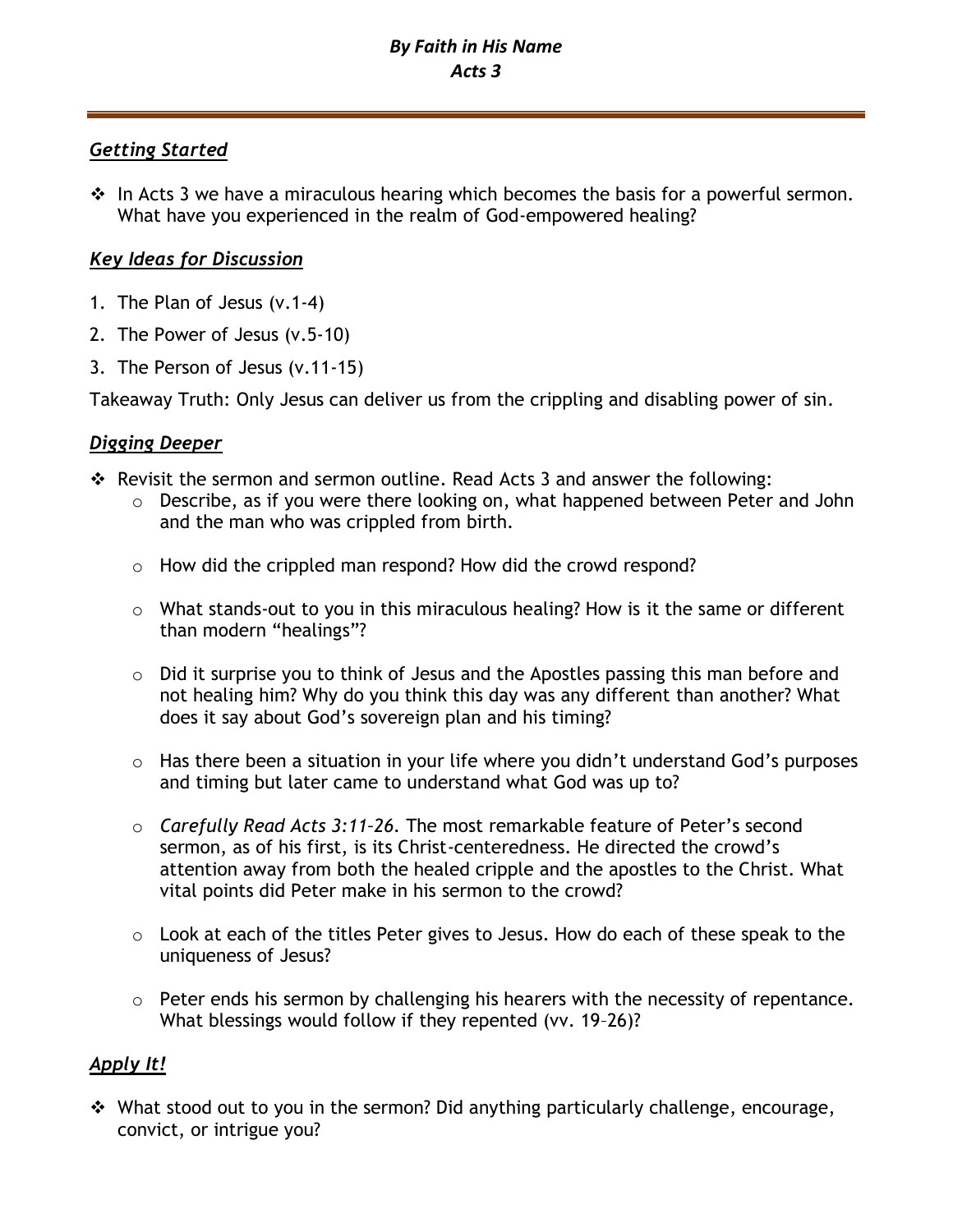# *By Faith in His Name Acts 3*

- ❖ When you have Jesus to share you have all anyone will ever need. What has God done in your life lately which could be used as an opportunity to praise Him before those who need Jesus?
- ❖ To be joyful, leaping, praising, restored children of God, Jesus must heal the disabilities of our hearts. What is an area of struggle in your life right now that needs the healing, restoring touch of Jesus?
- ❖ Christians and churches filled with the Spirit bring Jesus to those in need. Discuss some ways in your group that, together, you can bring Jesus to someone in need.

## *Think About It!*

*We can only give away what we already have. Do you have Jesus? (R. Kent Hughes)*

Note from Pastor Jerry: For this year's CG questions, group resources and Bible studies from John Stott (Acts Seeing the Spirit at Work), John MacArthur (MacArthur Bible Studies: Acts), Jack Hayford (Kingdom Power) and Max Lucado (Life Lessons from the Book of Acts) are used in addition to original material.